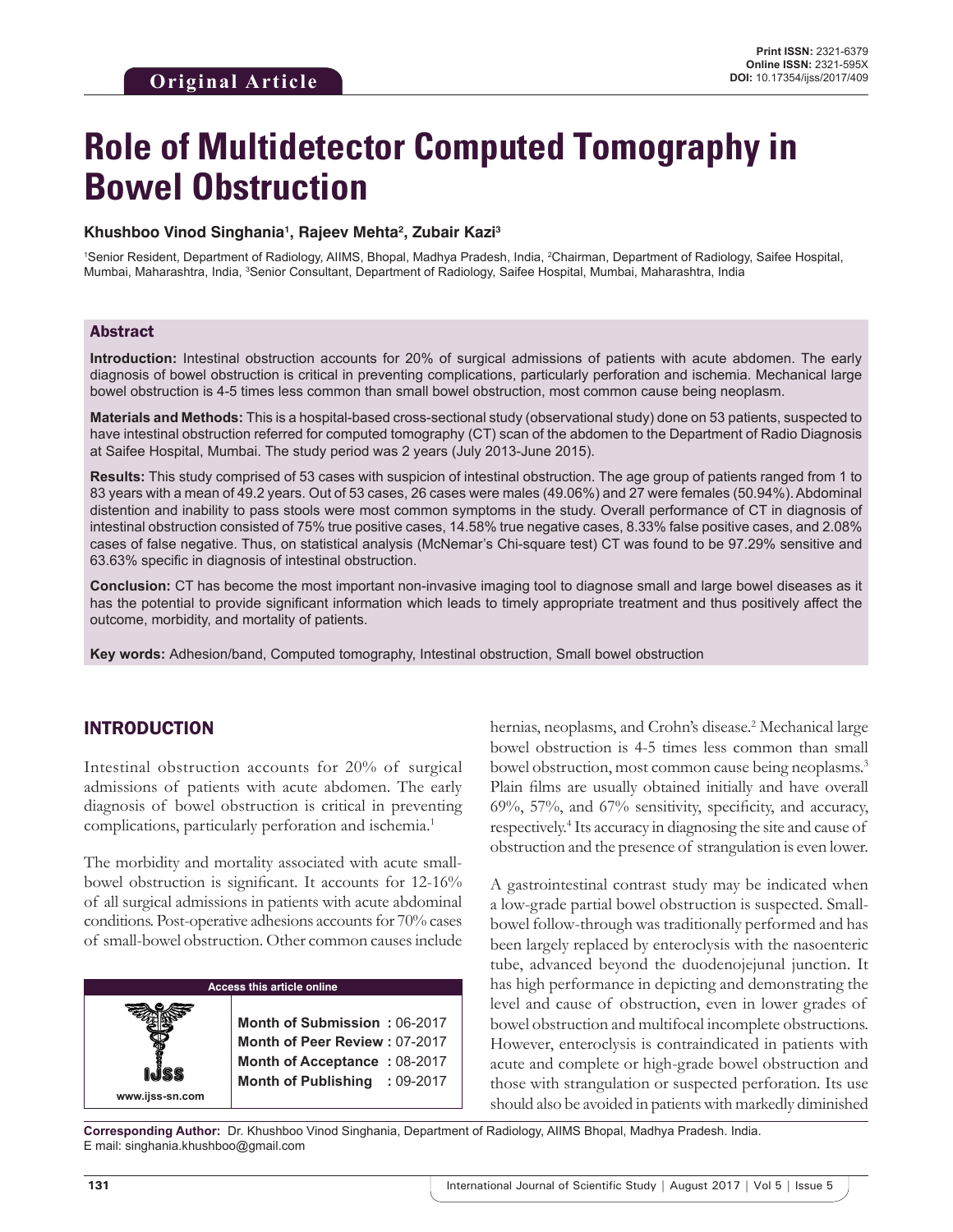intestinal peristalsis. The clinical usefulness of magnetic resonance imaging in this field is still limited; however, favorable results have been reported.<sup>5</sup>

Given the relative lack of sensitivity and specificity of plain film findings in patients with symptoms of bowel obstruction, in acute settings, and computed tomography (CT) plays a central role in evaluation.

# MATERIALS AND METHODS

This is a hospital-based cross-sectional study (observational study) done on 53 patients, suspected to have intestinal obstruction referred for CT scan of the abdomen to the Department of Radio Diagnosis at Saifee Hospital, Mumbai. The study period was 2 years (July 2013-June 2015). Initially, written informed consent was obtained from all patients. Thereafter, the individual details, clinical history, and history if any were recorded.

#### **Procedure**

Study was conducted on Phillips Brilliance 40 slice CT with collimation  $40 \times 0.625$  mm, slice thickness 0.6 mm and 40 slices per rotation. Plain scans were obtained before giving positive oral contrast (trazogastro, containing diatriazoatemeglumine, and diatriazoate sodium in aqueous base). Oral contrast was avoided if bowel is already distended with intraluminal fluid or if patient cannot tolerate it. Rectal contrast is given if large bowel pathology is suspected. Intravenous contrast (injection contrapaque or omnipaque [350 mg/ml]) was injected using dual head CT pressure injector and triphasic-contrast study was carried out. Thin 1 mm reconstructions were obtained to study axial, coronal, and sagittal reformatted images on workstation. DICOM images were saved in CD format for future reference. Surgical, histopatholgical, clinical, and other relevant follow-ups were obtained if available.

#### **Statistical Analysis**

Descriptive statistics were reported using mean and standard deviations for continuous variables, number and percentages for categorical variables. Cross tabulation was done for all the variables of interest. McNemar's Chi-square test was done to test the significance of proportions of CT with surgical findings. Sensitivity, specificity, positive, and negative predictive values were computed.  $P \leq 5\%$  were considered statistically significant. All the analyses were performed using SPSS software.

## RESULTS

This study comprised of 53 cases with suspicion of intestinal obstruction. The age group of patients ranged

from 1 to 83 years with a mean of 49.2 years. Out of 53 cases, 26 were males (49.06%), and 27 were females (50.94%). Abdominal distention and inability to pass stools were most common symptoms in the study (Table 1).

Out of 53 cases studied, 30 cases were given positive oral contrast and almost all the patients were given intravenous contrast except one patient, in which contrast study was not required and only plain study was sufficient to provide required information.

The "small bowel feces sign" and the "CT string of beads sign" were found in 3/53 and 2/53 patients, respectively, and were always present with presence of intestinal obstruction.

Out of 53 cases studied, 43 were diagnosed as presence of intestinal obstruction on CT with 69.8% having small bowel obstruction, 11.32% having large bowel obstruction and level was not identified in 18.87% case. Adhesion/ band was most common cause on CT (27.9%). Other common causes being primary bowel tumor (11.63%), hernia (6.98%), intussusceptions (4.65%), and volvulus (4.65%) (Table 2).

On follow-up, 64.15% cases were managed surgically, 26.42% were managed conservatively and follow-up of 5 cases (9.43%) was lost. Out of remaining 48 cases final diagnosis of intestinal obstruction was present in 37/48 patients (77.08%) with final level of obstruction being small bowel in 29/48 cases and large bowel in 6/48 case. Final diagnosis of both small and large bowel obstruction was found in 2 cases. Out of 48 cases with follow-up, final most common cause of intestinal obstruction was found to be adhesion/band (22.92%). Other common causes were volvulus (8.33%), primary

#### **Table 1: Distribution of the individuals according to the symptoms**

| <b>Clinical features</b> | Number of patients=53 (%) |
|--------------------------|---------------------------|
| Abdominal distension     | 40 (75.47)                |
| Constipation             | 39 (73.58)                |
| Vomiting                 | 29 (54.72)                |
| Abdominal pain           | 30 (56.60)                |
| <b>Others</b>            | 20 (37.74)                |

# **Table 2: Distribution of the individuals according to the level of obstruction on CT**

| Level of obstruction on MDCT | Number of patients=53 (%) |
|------------------------------|---------------------------|
| Small bowel                  | 37 (69.81)                |
| Large bowel                  | 6(11.32)                  |
| Not applicable               | 10 (18.87)                |
| Total                        | 53 (100.00)               |

CT: Computed tomography, MDCT: Multidetector computed tomography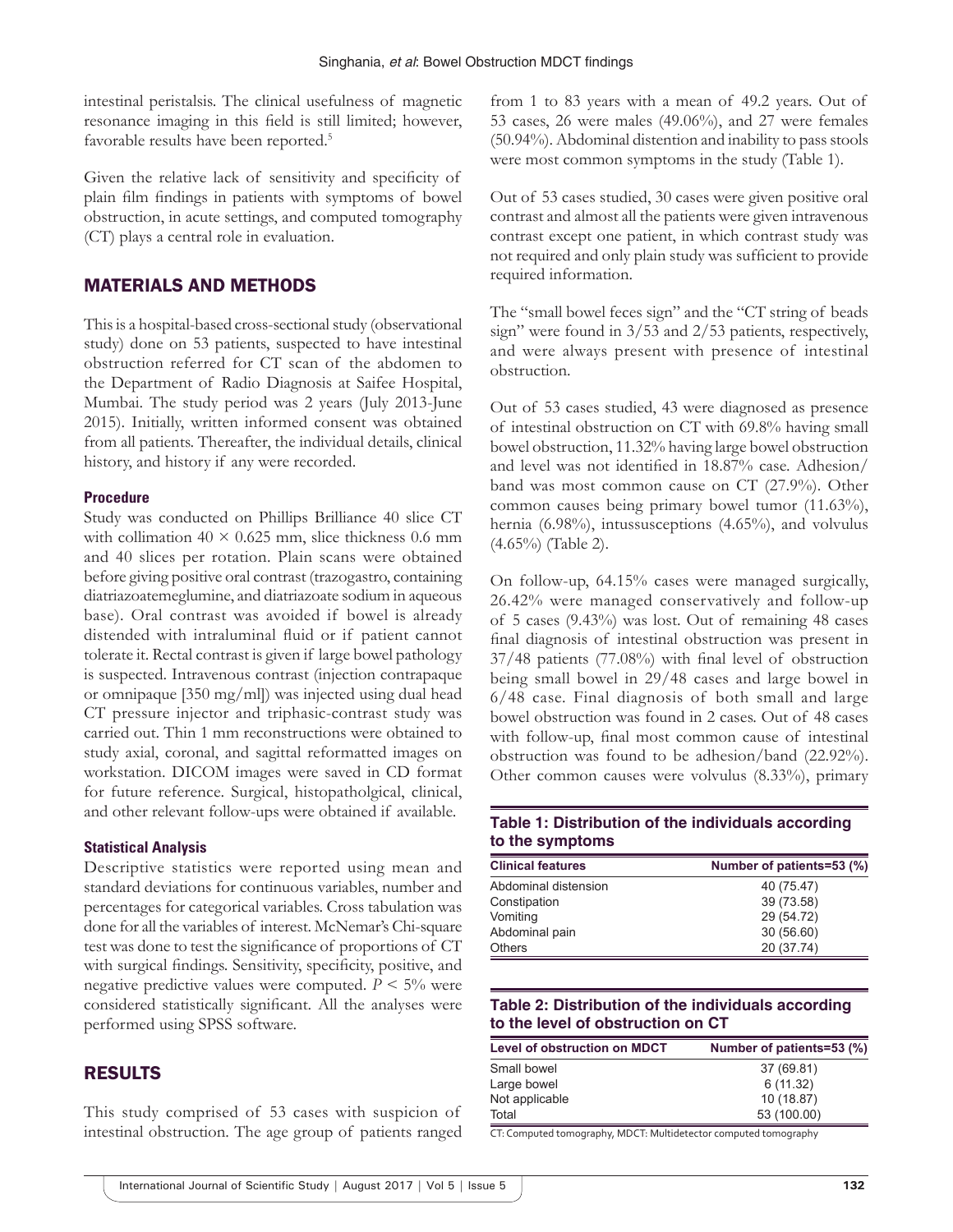bowel tumor (6.25%), hernia (6.25%), and intussusceptions (6.25%) (Table 3).

Overall performance of CT in diagnosis of intestinal obstruction consisted of 75% true positive cases, 14.58% true negative cases, 8.33% false positive cases, and 2.08% cases of false negative. Thus, on statistical analysis (McNemar's Chi-square test) CT was found to be 97.29% sensitive and 63.63% specific in diagnosis of intestinal obstruction (Table 4).

Out of total 37 cases, with final diagnosis as intestinal obstruction, CT could identify correctly the cause of 70.27% case and was incorrect in identifying the causes of 29.73% cases. CT was found to be correct in identifying the level of 89.19% cases and incorrect in identifying level of 10.81% cases.

# **DISCUSSION**

In the study by Markogiannakis et al.,<sup>6</sup> of the 150 patients with small and large bowel obstruction, 121/150 (80.6%) presented with inability to pass stools, 118/150 (78.6%) presented with vomiting, 98/150 (65.3%) with abdominal distension and 111/150 (74%) presented with abdominal pain.

In our study, of the 53 patients, 40 patients (75.4%) had abdominal distension, 39 patients (73.5%) had constipation,

| Table 3: Distribution of the participants according |
|-----------------------------------------------------|
| to the cause of obstruction on CT                   |

| <b>Cause on CT</b>     | Number of patients=53 (%) |
|------------------------|---------------------------|
| Primary bowel tumor    | 5(11.63)                  |
| Hernia                 | 3(6.98)                   |
| Adhesions/band         | 12 (27.91)                |
| Intussusception        | 2(4.65)                   |
| Malrotation            | 2(4.65)                   |
| Volvulus               | 2(4.65)                   |
| Tumor recurrence       | 1(2.33)                   |
| <b>Extrinsic cause</b> | 3(6.98)                   |
| Inflammatory cause     | 4(9.30)                   |
| Foreign body           | 2(4.65)                   |
| Not identified         | 7 (16.28)                 |
| Total                  | 43 (100.00)               |

CT: Computed tomography

# **Table 4: Performance of CT in diagnosis of intestinal obstruction**

| CT performance in diagnosing intestinal<br>obstruction | Frequency $n=53$ (%) |
|--------------------------------------------------------|----------------------|
| True positive                                          | 36 (75.00)           |
| True negative                                          | 7(14.58)             |
| False positive                                         | 4(8.33)              |
| False negative                                         | 1(2.08)              |
| Total                                                  | 48 (100.00)          |

CT: Computed tomography

29 patients (54.7%) had vomiting, and 30 patients (56.6%) presented with abdominal pain. Abdominal distension was found to be most frequent clinical feature in our study; however, in the study by Markogiannakis *et al.*, 6 inability to pass stools was most common clinical feature.

The "small bowel feces sign" and the "CT string of beads sign" were found in 3/53 and 2/53 patients, respectively, and were always present with presence of intestinal obstruction.

Lazarus *et al.*<sup>7</sup> found that the "small bowel feces sign" was present in 19/34 patients (55.9%) with small bowel obstruction in their study and Catalano<sup>8</sup> found that was present in 7.4% of 94 patients with small bowel obstruction.

In our study, this sign was seen in two out total 53 patients (3.7%), no studies in literature have evaluated this sign for diagnosing obstruction, although this sign has been described for small bowel obstruction.<sup>9</sup>

In our study, adhesion/band was most common cause on CT (27.9%). In the study by Megibow *et al.*,<sup>10</sup> where both large and small bowel obstructions were considered together, out of 64 patients with confirmed obstruction, adhesion was the most common cause of obstruction (37 cases, i.e., 57.8%), followed by primary tumor (7 cases), metastasis (6 cases), Crohn's disease (4 cases), hernia (3 cases), hematoma and diverticular disease (2 cases each) and one case each of gall stone ileus, intussusception, and appendicitis causing obstruction.

In our study, CT was found to be 97.29% sensitive and 63.63% specific in diagnosis of intestinal obstruction. The overall sensitivity and specificity of CT for diagnosis of both small and large bowel obstruction in our study is different when compared to the results obtained by Megibow *et al.*10 Our results show more sensitivity and less specificity. Our study had four false positives and one false negative.

In our study, CT was able to identify correctly the cause of 70.27% case and was incorrect in identifying the causes of 29.73% cases. In the study done by Maglinte *et al.*, <sup>11</sup> CT correctly showed the cause of obstruction in 95% of the cases (39/41). The two cases which proved wrong on CT were Crohn's disease and radiation enteritis.

# **CONCLUSION**

CT has become the most important non-invasive imaging tool to diagnose small and large bowel diseases as it has the potential to provide significant information which leads to